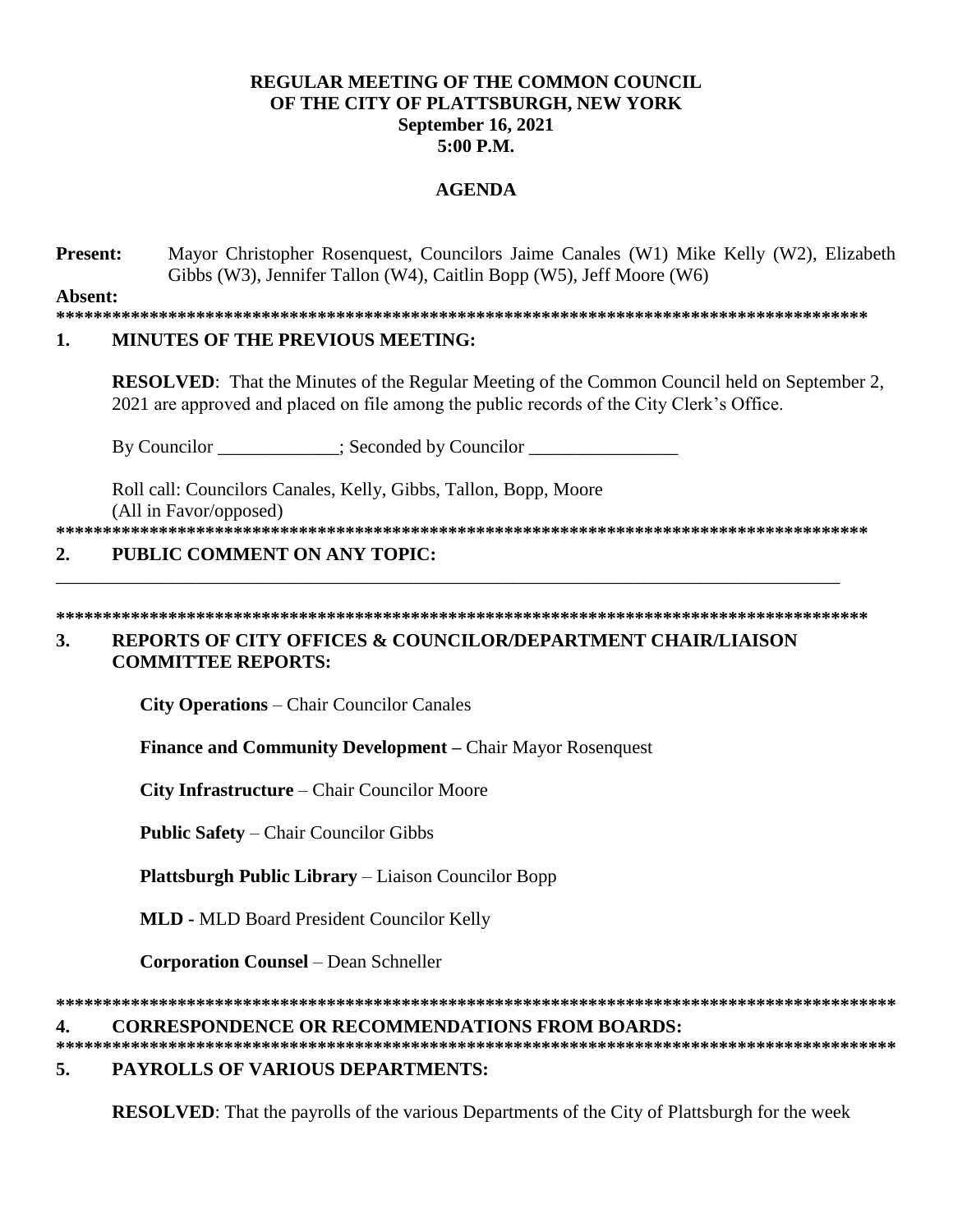ending September 15, 2021 in the amount of  $\frac{1}{2}$  are authorized and allowed and the Mayor and the City Clerk are hereby empowered and directed to sign warrants drawn on the City Chamberlain for the payment thereof.

By Councilor \_\_\_\_\_\_\_\_\_\_\_\_; Seconded by Councilor \_\_\_\_\_\_\_\_

Roll call: Councilors Canales, Kelly, Gibbs, Tallon, Bopp, Moore (All in Favor/opposed)

### **AUDIT OF CLAIMS:** 6.

**RESOLVED:** That the bills Audited by the Common Council for the week ending September 17, 2021 in the amount of \$ are authorized and allowed and the Mayor and City Clerk are hereby authorized and directed to sign warrants drawn on the City Chamberlain for the payment thereof.

By Councilor \_\_\_\_\_\_\_\_\_\_\_\_\_; Seconded by Councilor \_\_\_\_\_\_\_\_\_\_\_\_\_\_\_\_\_\_\_\_\_\_\_\_\_\_\_\_\_\_

Roll call: Councilors Canales, Kelly, Gibbs, Tallon, Bopp, Moore (All in Favor/opposed) 

### 7. **OTHER ITEMS:**

### The Infrastructure Committee requested Resolutions #7.222 be placed on the agenda

### 7.222 AWARD OF "INSTALLATION AND CONSTRUCTION PRODUCTION WELL #1."

By Councilor \_\_\_\_\_\_\_\_\_\_\_\_\_; Seconded by Councilor

Discussion:

Roll call: Councilors Canales, Kelly, Gibbs, Tallon, Bopp, Moore

**ACTION TAKEN:** Adopted Defeated Withdrawn Tabled

Follow up Action:

# 

### The City Operations Committee requested Resolutions #7.223-7.234 be placed on the agenda

### 7.223 Approval of increase in fees collected in the City Clerk's Office effective January 1, 2022

By Councilor \_\_\_\_\_\_\_\_\_\_; Seconded by Councilor \_\_\_\_\_\_\_\_\_\_\_\_\_\_\_

Discussion:

Roll call: Councilors Canales, Kelly, Gibbs, Tallon, Bopp, Moore

| <b>ACTION TAKEN:</b> Adopted |  | Defeated | Withdrawn | Tabled |  |
|------------------------------|--|----------|-----------|--------|--|
|------------------------------|--|----------|-----------|--------|--|

Follow up Action: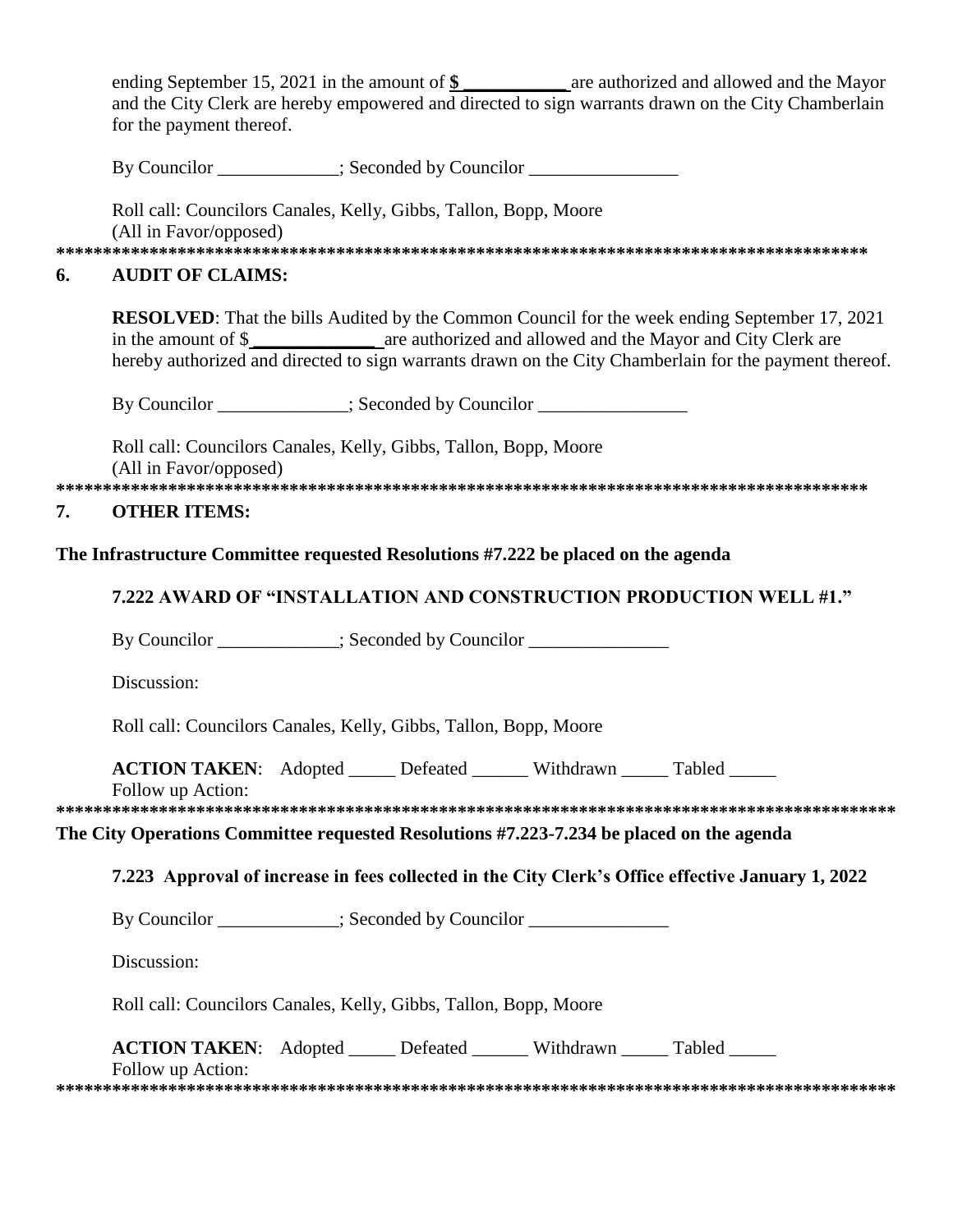## 7.224 Authorizing Mayor to execute documents and contracts pertaining to city-wide IT hosting solution

| By Councilor ___________; Seconded by Councilor ______________                                             |  |  |  |                                                                                                                                           |  |
|------------------------------------------------------------------------------------------------------------|--|--|--|-------------------------------------------------------------------------------------------------------------------------------------------|--|
| Discussion:                                                                                                |  |  |  |                                                                                                                                           |  |
| Roll call: Councilors Canales, Kelly, Gibbs, Tallon, Bopp, Moore                                           |  |  |  |                                                                                                                                           |  |
| <b>ACTION TAKEN:</b> Adopted _____ Defeated ______ Withdrawn _____ Tabled _____<br>Follow up Action:       |  |  |  |                                                                                                                                           |  |
| <b>GENDER ALLIANCE PARADE</b>                                                                              |  |  |  | <b>7.225 AUTHORIZE STREET CLOSURES FOR 2021 ADIRONDACK NORTH COUNTRY</b>                                                                  |  |
| By Councilor ___________; Seconded by Councilor _______________                                            |  |  |  |                                                                                                                                           |  |
| Discussion:                                                                                                |  |  |  |                                                                                                                                           |  |
| Roll call: Councilors Canales, Kelly, Gibbs, Tallon, Bopp, Moore                                           |  |  |  |                                                                                                                                           |  |
| <b>ACTION TAKEN:</b> Adopted _____ Defeated ______ Withdrawn _____ Tabled _____<br>Follow up Action:       |  |  |  |                                                                                                                                           |  |
|                                                                                                            |  |  |  | 7.226 AUTHORIZING STREET CLOSURE –BRINKERHOFF (MARION TO MARGARET)                                                                        |  |
| By Councilor ___________; Seconded by Councilor _______________                                            |  |  |  |                                                                                                                                           |  |
| Discussion:                                                                                                |  |  |  |                                                                                                                                           |  |
| Roll call: Councilors Canales, Kelly, Gibbs, Tallon, Bopp, Moore                                           |  |  |  |                                                                                                                                           |  |
| <b>ACTION TAKEN:</b> Adopted _____ Defeated ______ Withdrawn _____ Tabled _____<br>Follow up Action:       |  |  |  |                                                                                                                                           |  |
| ENVIRONMENTAL QUALITY REVIEW ACT                                                                           |  |  |  | 7.227 ADOPTING NEGATIVE DECLARATION FOR PROPOSED LOCAL LAW P-4 OF 2021<br>AND AUTHORIZING FILING IN ACCORDANCE WITH REQUIREMENTS OF STATE |  |
| By Councilor ___________; Seconded by Councilor _______________                                            |  |  |  |                                                                                                                                           |  |
| Discussion:                                                                                                |  |  |  |                                                                                                                                           |  |
| Roll call: Councilors Canales, Kelly, Gibbs, Tallon, Bopp, Moore<br>[Requires 5 affirmative Council votes] |  |  |  |                                                                                                                                           |  |
| ACTION TAKEN: Adopted _____ Defeated ______ Withdrawn _____ Tabled _____<br>Follow up Action:              |  |  |  |                                                                                                                                           |  |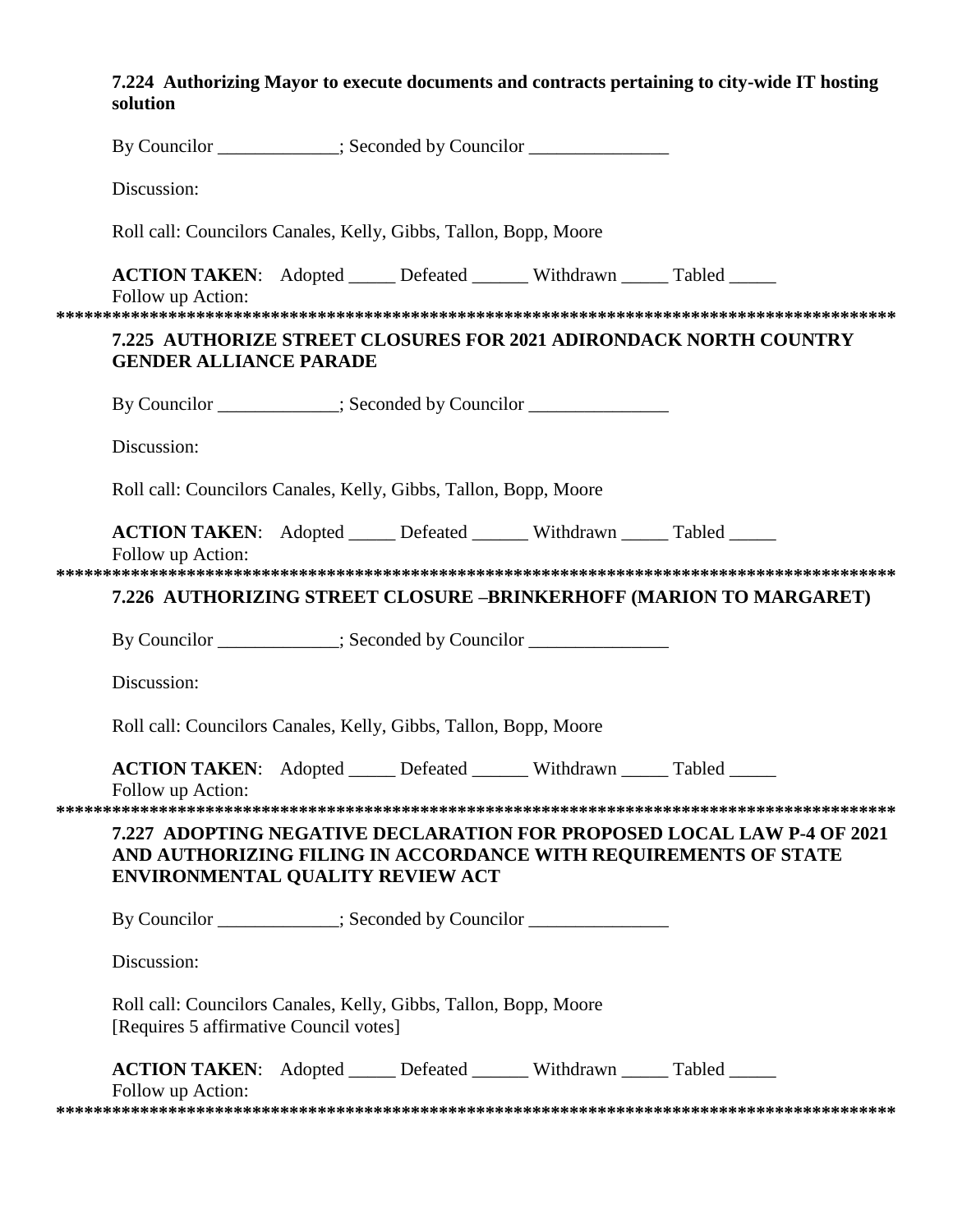| 7.228 Authorizing Capital project H5110.82 - 2021 Street Resurfacing 3                                 |  |  |  |  |  |
|--------------------------------------------------------------------------------------------------------|--|--|--|--|--|
| By Councilor __________; Seconded by Councilor _____________                                           |  |  |  |  |  |
| Discussion:                                                                                            |  |  |  |  |  |
| Roll call: Councilors Canales, Kelly, Gibbs, Tallon, Bopp, Moore                                       |  |  |  |  |  |
| <b>ACTION TAKEN:</b> Adopted ______ Defeated _______ Withdrawn _____ Tabled _____<br>Follow up Action: |  |  |  |  |  |
| 7.229 Authorize Award for Margaret Street Concept Study and Design Report                              |  |  |  |  |  |
| By Councilor ___________; Seconded by Councilor _______________                                        |  |  |  |  |  |
| Discussion:                                                                                            |  |  |  |  |  |
| Roll call: Councilors Canales, Kelly, Gibbs, Tallon, Bopp, Moore                                       |  |  |  |  |  |
| <b>ACTION TAKEN:</b> Adopted ______ Defeated _______ Withdrawn _____ Tabled _____<br>Follow up Action: |  |  |  |  |  |
| 7.230 Budget Adjustment – General Fund and Water Fund unbudgeted expenditures                          |  |  |  |  |  |
| By Councilor ___________; Seconded by Councilor _______________                                        |  |  |  |  |  |
| Discussion:                                                                                            |  |  |  |  |  |
| Roll call: Councilors Canales, Kelly, Gibbs, Tallon, Bopp, Moore                                       |  |  |  |  |  |
| ACTION TAKEN: Adopted _____ Defeated ______ Withdrawn _____ Tabled _____<br>Follow up Action:          |  |  |  |  |  |
| 7.231 Budget Transfer - Rec Complex Fund Beach Implementation Plan Continuation                        |  |  |  |  |  |
| By Councilor ___________; Seconded by Councilor ______________                                         |  |  |  |  |  |
| Discussion:                                                                                            |  |  |  |  |  |
| Roll call: Councilors Canales, Kelly, Gibbs, Tallon, Bopp, Moore                                       |  |  |  |  |  |
| <b>ACTION TAKEN:</b> Adopted ______ Defeated _______ Withdrawn _____ Tabled _____<br>Follow up Action: |  |  |  |  |  |
| 7.232 Authorizing Capital project H5110.81 - 2021 Parking Equipment Purchase                           |  |  |  |  |  |
| By Councilor ___________; Seconded by Councilor ______________                                         |  |  |  |  |  |
| Discussion:                                                                                            |  |  |  |  |  |